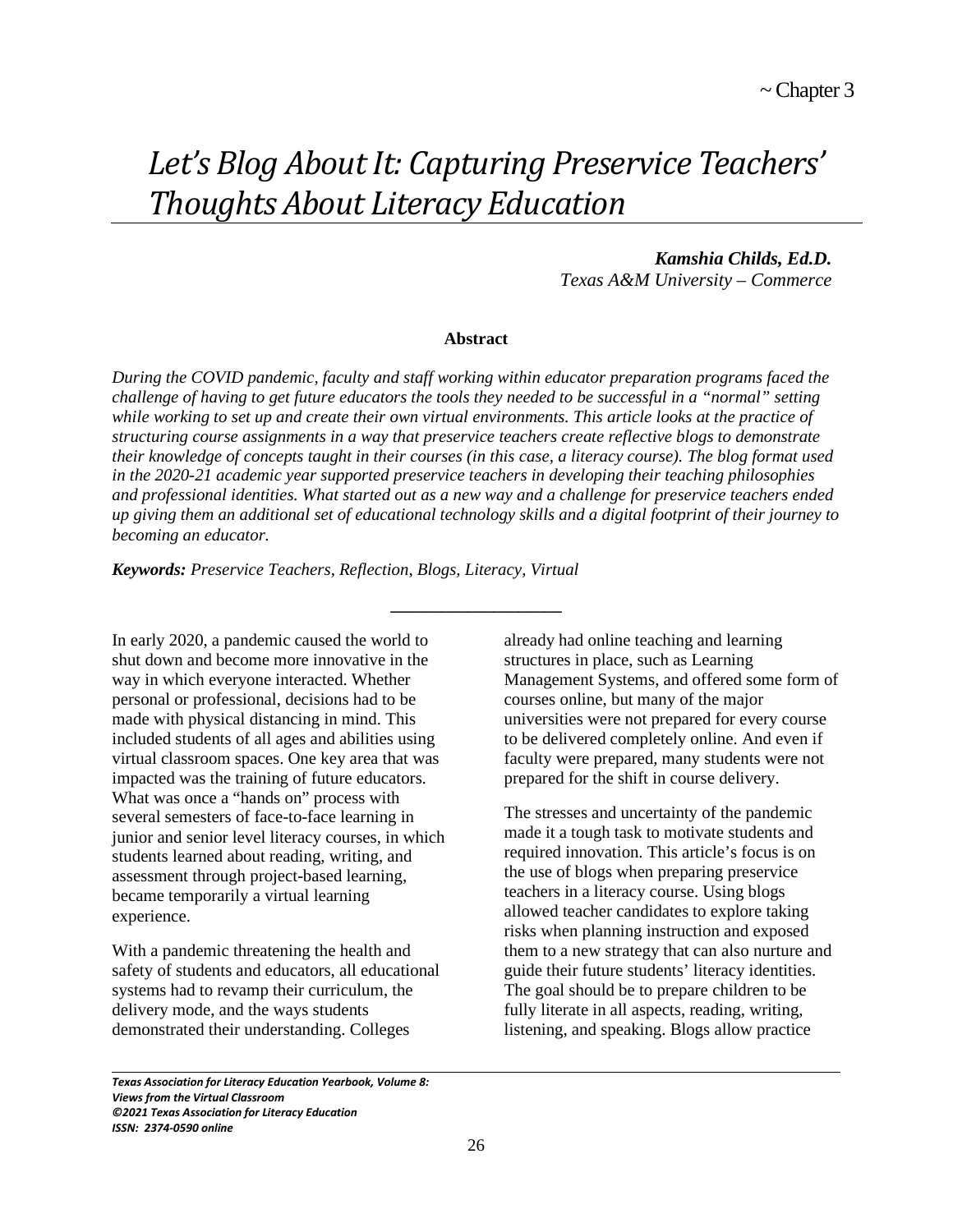with all four skills. Before the pandemic, teacher candidates used essays to reflect upon "hot" literacy topics, and writing blogs allowed them to be more engaged, more reflective, and to learn a new skillset by synthesizing knowledge gained. Using blog posts allowed students to write in a more personal and reflective tone and customize their blogs to their individual style. The blog format further aided in crafting their teaching philosophies.

#### **Reflective Blogs for Preservice Teachers**

### **Engagement**

Students benefit from having opportunities to learn in a variety of formats. Educators often must find a balance with tools that interest students and effective practices that allow students to fully demonstrate their knowledge. Donovan et al. (1999) stated that "instruction can be viewed as helping the students unravel individual strands of belief, label them, and then weave them into a fabric of more complete understanding" (p. 11). It is a complex task to provide engaging instruction and get students to "buy in" to new learning content, especially when the pandemic changed the landscape of our classrooms and school systems.

When working with preservice teachers, a great deal of time is spent teaching pedagogical practices and specific subject area content. Often, the focus within educator preparation programs is the content, and then preservice teachers finally can apply their knowledge in their later semesters, right before graduating. This issue often creates a disconnect among theory, process, and application. With blog posts, teacher candidates are allowed to express their opinions, ideas, and knowledge and work toward closing their disconnection.

#### **Articulation of Knowledge and Application**

Blogging is a practice that bridges the gap between the traditional classroom essay and academic writing and offers more of a personal

approach. According to Tess (2013), "researchers found that blogs supported selfexpression and self-reflection, as well as social interaction and reflective dialogue" (p. 64). Getting students to blog about course content throughout their semester and documenting their experiences in learning how to be a literacy educator not only allowed students to explore new topics, but it also allowed them to apply the literacy skills, standards, and strategies (writing, summarizing, forming opinions, etc.) that they would teach in their future classrooms.

When researching the effectiveness of using blogs with preservice teachers in China, Huang, et al. (2011) found that "The use of blogs encouraged students to strengthen their own skills with regards to easily sharing course key points and to fully express their thoughts in such an environment with less peer and time pressures" (p. 105). In addition to demonstrating learning of the current practices and philosophies, blog assignments allow preservice teachers to form their teaching "voice" through articulation of ideas and synthesizing the ideas of others. This low-stakes format can be used to provide insight as to whether students are grasping material, as well as it is opening the door for additional conversations (peer to peer and student to instructor) beyond content knowledge and standards.

## **A New Skillset**

Educators in general might utilize or have some form of access to technology in the classroom, but through this quick shift to online learning, many discovered that they were not as prepared as they thought. The pandemic showed that teacher education programs need to work toward developing stronger curriculum that integrates technology so that their teacher candidates are ready when it comes time to put their skills to the test in the classroom (Alelaimat et al., 2020). By having students create blogs in their preservice junior level courses (specifically literacy courses), it allows room for developing more technology skills (formatting, use of

*Texas Association for Literacy Education Yearbook, Volume 8: Views from the Virtual Classroom ©2021 Texas Association for Literacy Education ISSN: 2374-0590 online*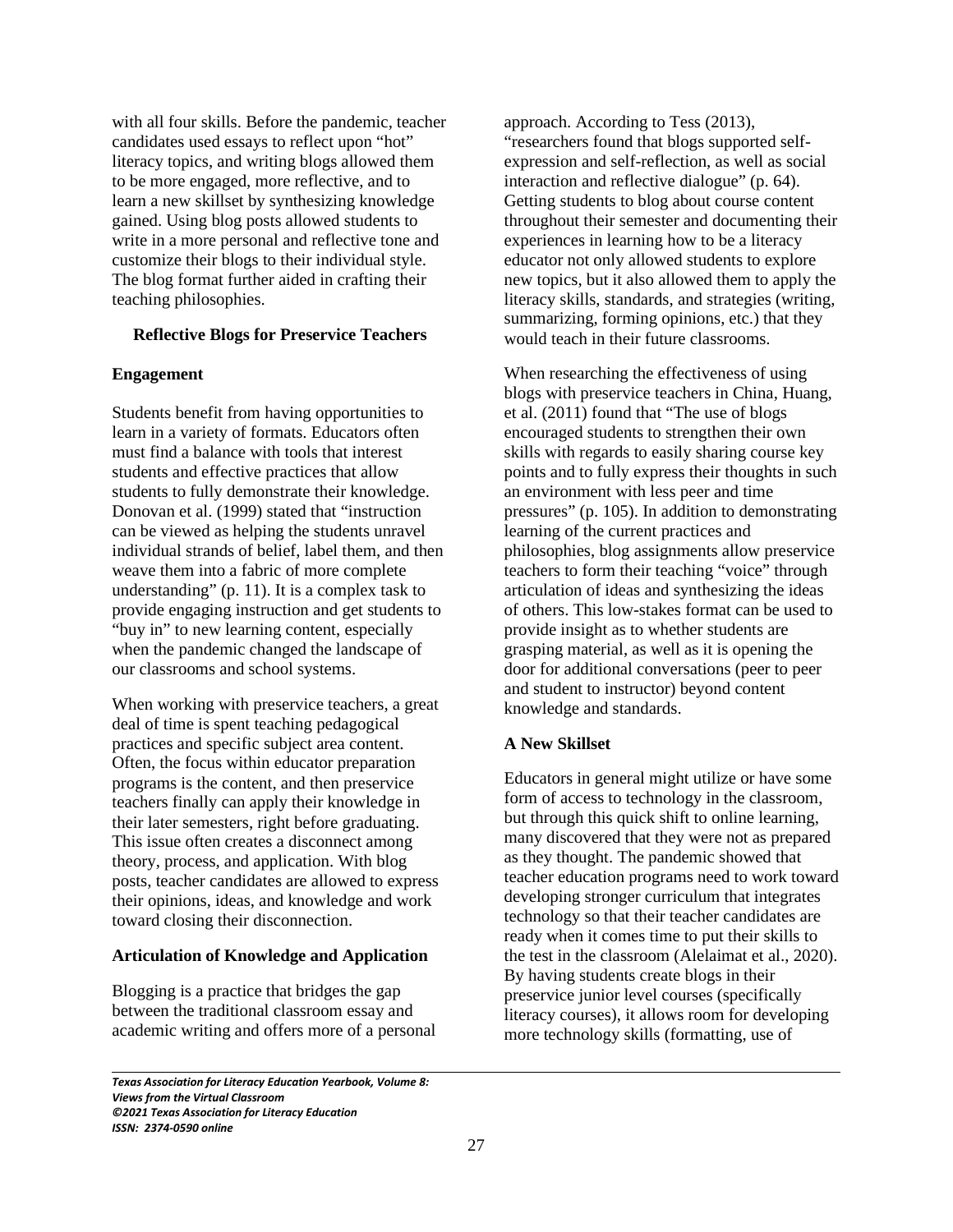visuals, creating headers and themes, embedding videos, etc.). The more that education preparation programs can devote to developing new skillsets, the more prepared teacher candidates will be once they are in the field. Technology can be intimidating, but with opportunities for practice and more exposure and usage, the fears that develop with its instructional use lessen.

## **Getting Started with Blogging**

Blogs may be new to some preservice teachers. When implementing something new, preservice teachers can benefit from "an example of how to locate and adapt digital resources effectively for use within a learning activity, as well as examine and evaluate critically" (Brush & Saye, 2009; Lee, 2008, p. 48). Prior to implementation, students should be presented with examples of quality education blogs (see figure 1) as well as scholarly work (peer reviewed academic articles and reports). For the blogs teacher candidates would create, it would be ideal for their work to fall somewhere in between these two formats: traditional blogging supported by scholarly resources.

Students also need clear expectations from the instructor. The following descriptors could be used to describe the expectation for blogs of good quality:

- Free of misinformation (material contradictory of the educator prep program and/or professional literacy standards)
- Inclusive of diverse perspectives and various teaching strategies/materials
- Well-organized

 $\overline{\phantom{0}}$ 

- Visually appealing
- Contains useful information for other educators

It is suggested that the instructor also take part in modeling prior to students beginning their own blogs. Sharing videos related to blogging and

creation of themes, titles, and other features would provide even more structure for students.

In the final step, before blogs were officially created, the students shared a discussion post detailing which blogging website they would be using for their own live blog and why they chose that platform (Google sites, Edublogs, WordPress, etc.). The choices varied each semester, and from student to student, but many candidates were comfortable with using Edublogs (Incsub, 2021) to create their blog site, as they felt that it had simple functionality, offered basic but meaningful features, and was easiest to navigate.

# **Literacy Blog Topics**

The literacy course that utilized blogs also had built in outcomes related to reading, writing, lesson planning, and differentiation. Blog topics were chosen with intention and purpose. With what normally would have been a weekly reflection/discussion in a face-to-face class, the decision had to be made on how to continue to encourage and engage students in course learning objectives beyond utilizing a discussion board to write traditional reflection papers. The decision was made to personalize the learning experience; hence, four blog assignments were created and became a part of the course.

Through instructor-created prompts, the students wrote their blog posts based on the materials and resources shared by the professor of the course, as well as discussions that were conducted, and using resources they found through research. Below are examples of the topics that were used:

- The Beginning/Getting Started: This is the initial post in which the students introduce themselves, and they share why they are using the blog, and how they feel about creating a blog (see Figure 1).
- The Physical Literacy Environment: Students share key components of a

*Texas Association for Literacy Education Yearbook, Volume 8: Views from the Virtual Classroom ©2021 Texas Association for Literacy Education ISSN: 2374-0590 online*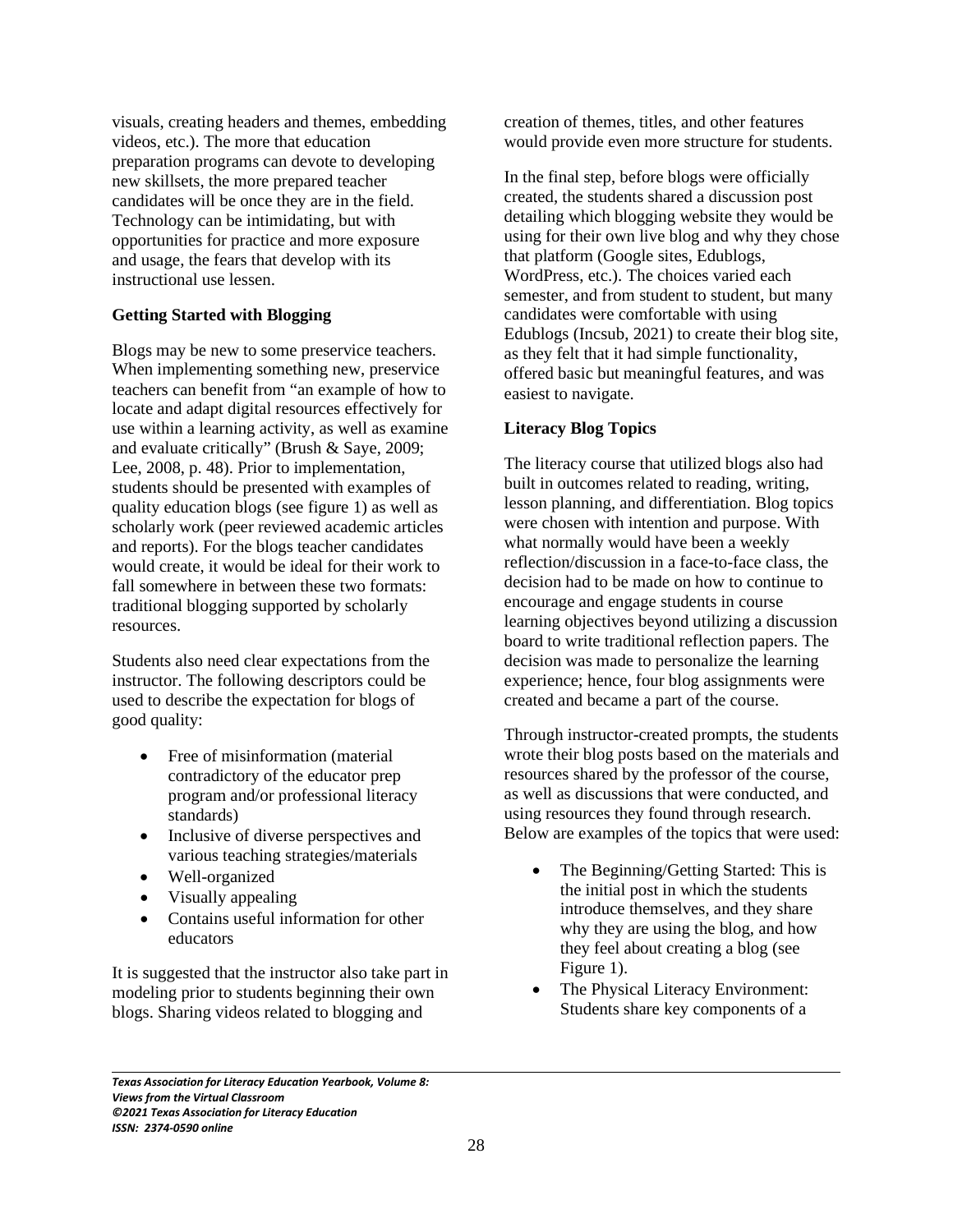literacy rich classroom and share ideas for their own future classrooms.

- Literacy Lesson Planning: Students share their knowledge about literacy lesson planning and are also encouraged to share a memorable literacy lesson that they were a part of as a student in their K-12 years (see Figure 2).
- Diversity in Literacy: Students address diversity of resources in books and

lesson materials— from a racial, social, and cultural perspective, as well as using a variety of materials to differentiate due to learning needs.

Other possible topics that could be explored include literacy assessment, differentiation, digital literacies, word study, motivation, writing, the science of teaching reading, or any topic that allows students to question and think through various philosophies and ideas.

## **Figure 1**

*Beginning Blog Post Example* 



Introduction (1 paragraph): Share how you are feeling about creating a blog related to literacy education.

Body (1-2 paragraphs): Share what you hope to learn before you begin teaching in your own classroom (whatever subject you will be teaching—math, science, social students, etc.)

Close it out (1 paragraph): WITHOUT surfing the internet to find the perfect answer... What do you think are three key elements that are needed to have an ideal and effective literacy classroom setting? (We will see how your thinking shifts throughout the semester)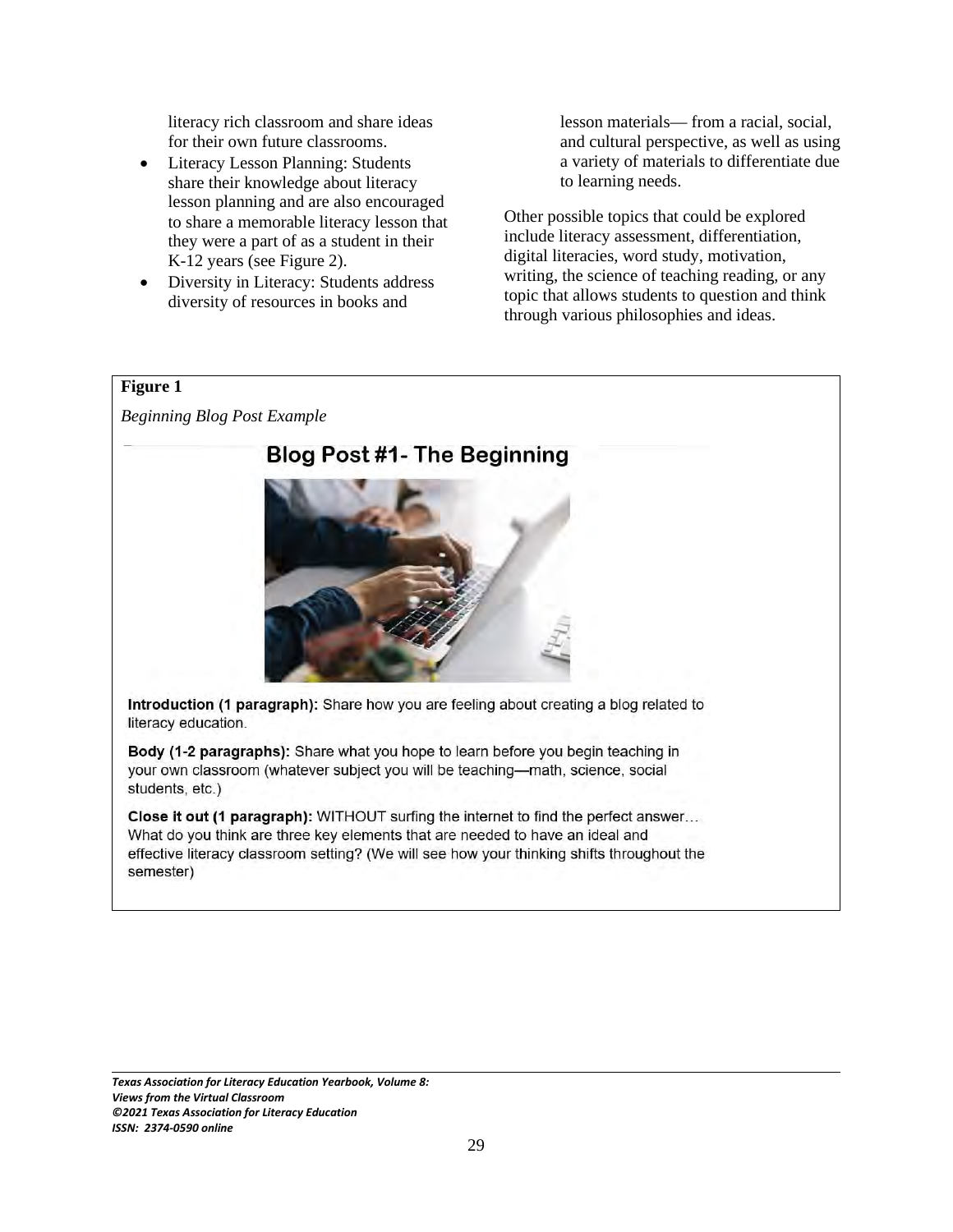# **Figure 2**

*Literacy Lesson Planning Blog Example* 

Blog Post #3- Literacy Lesson Planning



This blog post should be in two separate parts. The parts are described below.

Section I: Describe the most memorable ELAR/English/Literacy lesson that you have ever experienced (can be at any academic level). Discuss things such as the grade level, the experience in that class, the activity itself, and what made the activity special. (1-2 paragraphs)

Section II: Discuss 2-3 important tips that you feel people like yourself would benefit from in literacy lesson planning (Ex. Preservice teachers--those who are just beginning with writing lesson plans). You can use online resources to assist you, or any resources you have been provided with in the course. However, if you use words other than your own, PLEASE give credit and cite your sources at the end of your post. (1-2 paragraphs)

# **Preservice Teachers' Reactions**

This process took place over two semesters, and each time there were students who were comfortable with the process and using technology, and others who had little knowledge of blogging. Some preservice teachers were very hesitant about taking on the assignments and sharing their knowledge and opinions with the world, but through discussions about the blogs, they shared that they were excited to be able to do something new, something they had not done in other courses before.

Some students' blogs were more elaborate (they contained photos, visuals/charts, and videos), while some only met the minimum requirements (answering the questions and length requirements on the prompts). There were even a couple of candidates who planned to use their blog long term. They pulled content from other courses and created a full site that featured

reflections and resources from all their courses in the university's education program.

## **Future Application of Classroom Blogs for Preservice Teachers**

Blogging in this course was curated with more intention than reflection and regurgitation of course content. The creation of a blog website for preservice teachers was something to which they can later refer when they are in service teachers, as well as continuing to add content to the blog website and using it as a digital portfolio. The format not only could be used in literacy courses but could span to other courses and subjects in the department or campus as well.

## **Reflecting on Blogs in a Literacy Course**

Using blogs with teacher candidates proved to be rewarding, and it opened the door for more conversations about literacy and technology as

*Texas Association for Literacy Education Yearbook, Volume 8: Views from the Virtual Classroom ©2021 Texas Association for Literacy Education ISSN: 2374-0590 online*